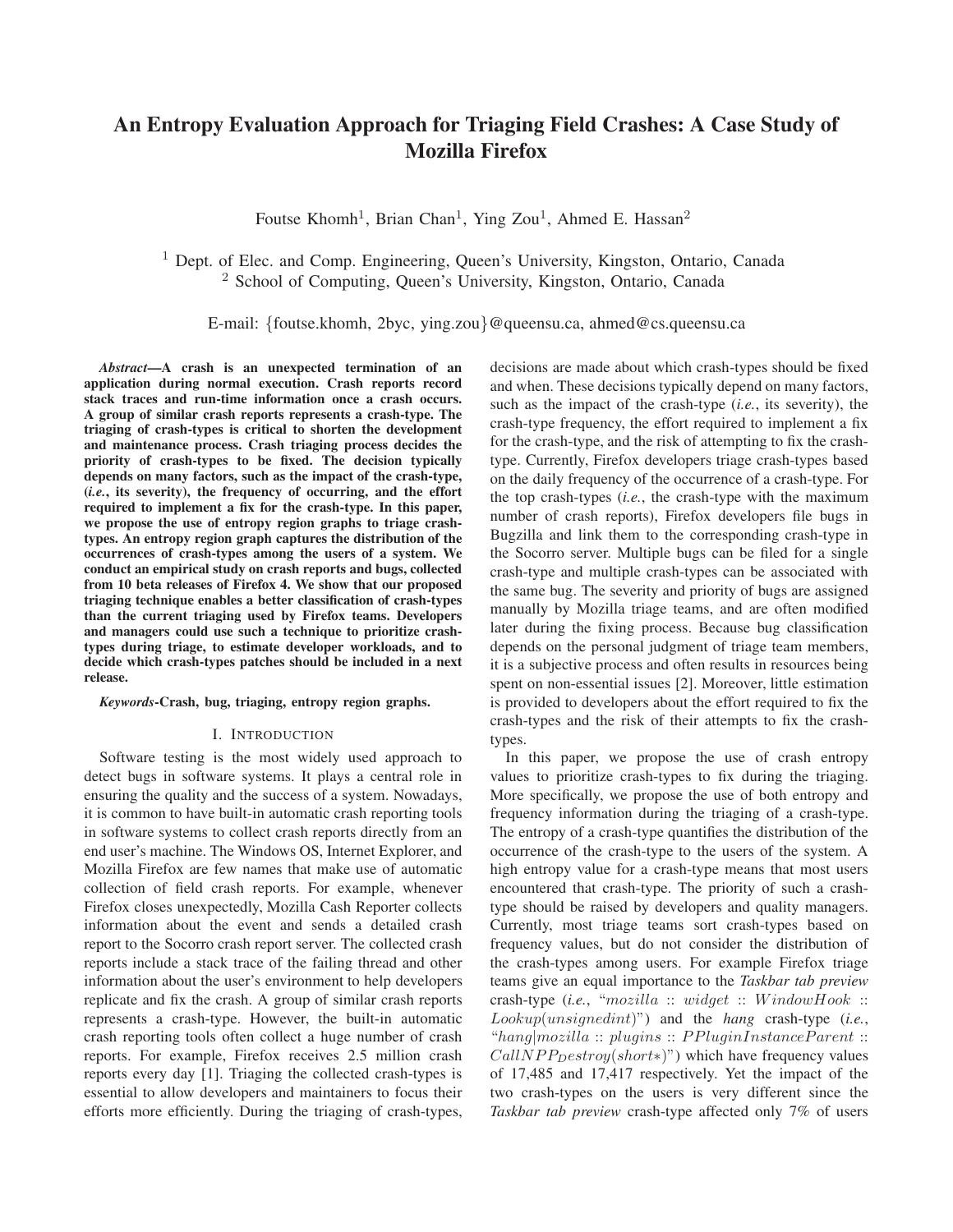while 21% of users experienced the *hang* crash-type. A good triaging should assign different levels of importance to the two crash-types. The use of frequency alone is not enough to show the full impact of a crash-type on the users of a system. Moreover, although Firefox triage teams assigned the same level of priority to the two crash-types, it took them 10,464 hours to fix the *Taskbar tab preview* crashtype compared to only 1,152 hours for the *hang* crash-type. This large difference in fixing time could be explained by the fact that because few users experienced the *Taskbar tab preview* crash-type; only limited information was available for developers to replicate and test the correction. We believe that the information on the entropy of the two crash-types would have enabled a better triaging of the crash-types and a better assessment of the efforts needed to fix the crash-types.

In this paper, we propose a triaging technique based on the frequency and the entropy of crash-types. We conduct an empirical study on crash reports and bugs, collected from 10 beta releases of Firefox 4, and show that the new proposed triaging technique enables a better classification of crashtypes than the current technique used by Firefox teams.

The rest of the paper is organized as follows. Section II describes the Mozilla crash triaging system, introduces the concept of crash-type entropy, and presents the proposed entropy based crash-type triaging approach. Section III describes the design of our case study and reports its results. Section IV discusses threats to the validity of our study. Section V discusses the related literature on triaging and entropy based analysis. Finally, Section VI concludes the paper and outlines future work.

#### II. CRASH-TYPE AND ENTROPY

# *A. Mozilla Crash Triaging System*

Firefox is delivered with a built-in crash reporting tool: Mozilla Crash Reporter. Whenever Firefox closes unexpectedly, Mozilla Crash Reporter collects information about the event and sends a detailed crash report to the Socorro crash report server. The crash reports include a stack trace of the failing thread and other information about the user's environment. A stack trace is an ordered set of frames. Each frame refers to a method signature and provides a link to the corresponding source code. Source code information is not always available in the frames; especially when a frame belongs to a third party binary. Figure 1 illustrates a sample crash report for Firefox.

Crash reports are sent to the Socorro crash report server [1]. The Socorro server assigns a unique id to each received report and groups the similar crash reports together. A group of similar crash reports is termed as a crash-type. The crash reports are grouped based on the top method signature of the stack trace. However, subsequent frames in the stack traces can vary for different crash reports in a crash-type. Figure 2 illustrates a sample crash-type. For each crash-type, the Socorro server provides a crash-type summary, a list of crash



Figure 1. A sample crash report for the crash-type "UserCallWinProCheck-W<sub>ow</sub>

reports grouped under the crash-type and a set of bugs filed for the crash-type. Figure 2 shows the structure of the crashtype "UserCallWinProCheckWow" on the Socorro server.

| Bugzilla Bug Id's                  | Crash Reports    |
|------------------------------------|------------------|
| OPEN                               | OCT24.2010 10:56 |
| 610103 UNCONFIRMED                 | OCT24.2010 10:54 |
| 585660 UNCONFIRMED<br>608351 NEW   | OCT24.2010 10:52 |
|                                    | OCT24.2010 10:52 |
| <b>DUPLICATE</b>                   | OCT24.2010 10:51 |
| 560498-RESOLVED                    | OCT24.2010 10:51 |
| 522070-VERIFIED<br>516182_VERIFIED | OCT24.2010 10:50 |
|                                    | OCT24.2010 10:48 |
| <b>FIXFD</b>                       | OCT24.2010 10:47 |
| 531551 RESOLVED                    | OCT24.2010 10:47 |
|                                    | OCT24.2010 10:46 |

Figure 2. A sample crash-type summary

The Socorro server provides a rich web interface for developers to analyze crash-types. Developers triage the crash-types by prioritizing the top crash-types (*i.e.*, crashtype with the maximum number of crash reports) to analyze and fix the bugs responsible for the crash.

Mozilla uses Bugzilla for tracking bugs and maintains a bug report for each filed bug. For the most frequent crashtypes (*i.e.*, crash-type with the maximum numbers of crash reports), Firefox developers file new bugs in Bugzilla and link them to the corresponding crash-type in the Socorro server. Multiple bugs are sometimes linked to a single crashtype. Multiple crash-types can also link to the same bug. The Socorro server and Bugzilla are integrated, developers can directly navigate to the linked bugs from a crash-type summary in the Socorro server. Figure 3 presents a bird view of the Firefox crash triaging system.

Mozilla quality assurance teams triage bug reports and assign severity levels to the bugs [3]. When a developer fixes a bug, he or she often submits a patch to Bugzilla. A patch includes source code changes, test code and other configuration file changes. Once approved, the patch code is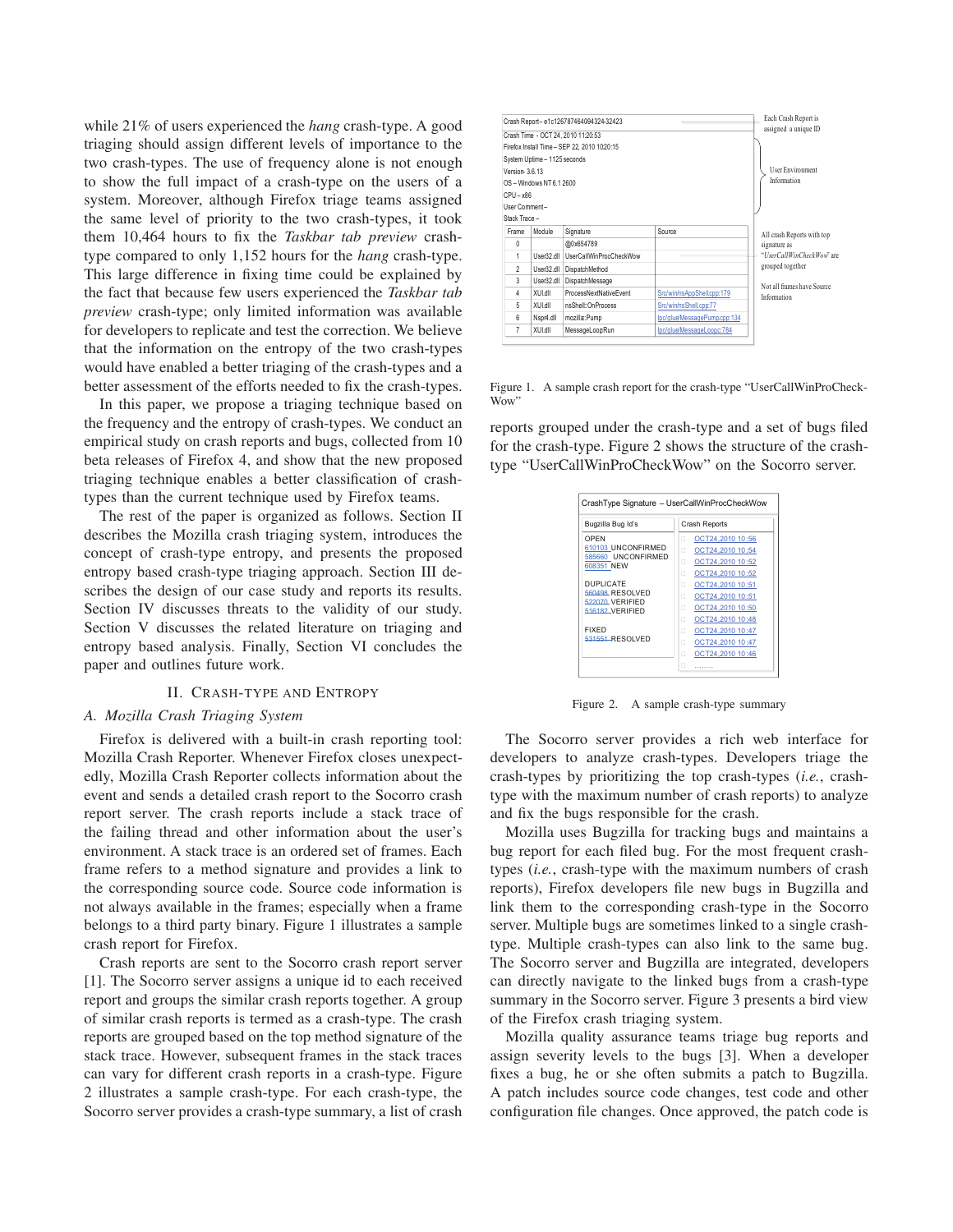

Figure 3. Mozilla crash triaging system

integrated into the source code of Firefox.

# *B. Entropy of a Crash-type*

In this study we apply the normalized Shannon's entropy measure [4] to crash-types. We aim at capturing the distribution of a crash-type among the users of a system. We compute the entropy of a crash-type following Equation (1):

$$
H_n(CT) = -\sum_{i=1}^{i=n} p_i * log_n(p_i)
$$
 (1)

Where  $CT$  is a crash-type;  $p_i$  is the probability of a specific user *i* reporting  $\overrightarrow{CT}$  ( $P_i \geq 0$ , and  $\sum_{i=1}^{i=n} p_i = 1$ ); and *n* is the total number of unique users of the system.

For a crash-type *CT* where all the users have the same probability of reporting *CT* (*i.e.*,  $p_i = \frac{1}{n}, \forall i \in 1, 2, ..., n$ ), the entropy is maximal (*i.e.*, 1). On the other hand, if a crash-type *CT* is reported by only one user *i*, the entropy of *CT* is minimal (*i.e.*, 0). Crash-types with high entropy values are reported by more users. Therefore, such crashtypes are likely to be easier to replicate than crash-types with low entropy values. When the entropy of a crash-type is low, it indicates that there is a gross propensity for a certain subset of users to report the crash-type, while other users rarely do so. Crash-types that have low entropy values may indicate that the anomaly is on the specific users side and not from the software system. Entropy values of crash-types could help developers and quality assurance teams identify problems with higher negative impact on users. The entropy of crash-types can also help developers identify crash-types that need better coverage, *i.e.*, crash-types for which the recruitment of more users with a specific profile is needed to help developers replicate and fix their associated bug.

## *C. Entropy Analysis*

We propose an entropy graph that can be used to triage crash-types. The entropy of a crash-type shows the distribution of the occurrences of crash-type among a set of users. However, the entropy of a crash-type solely doesn't capture the magnitude of the occurrence of a crash-type. We propose to combine the entropy and the frequency values to better capture the overall effect of a crash-type on the users of a system. For example, crash-type  $CT_1$  was reported by 3 users: A (40 crash reports), B (100 crash reports), and C (60 crash reports) out of a group of 100 users. Crashtype  $CT_1$  has 200 reports in total. A crash-type  $CT_2$  was reported by all the 100 users, with 2 reports each. Similarly, crash-type  $CT_2$  has 200 reports as well. We define the probability distribution of a crash-type reported by users as the probability that a user *i* reports the crash-type. For each user, we count the total number of crash reports of a crashtype reported by the user and divide it by the total number of crash reports of the crash-type that are reported by all the users. Hence, for our example, the probability of *UserA* is  $p(UserA) = \frac{40}{200} = 0.2$ . Similarly, the probabilities of *UserB* and *UserC* are  $p(UserB) = \frac{100}{200} = 0.5$ , and  $p(UserC) = \frac{60}{200} = 0.3$ , respectively. The normalized Shannon Entropy of  $\tilde{C}T_1$  is 0.22. Since all the 100 users reported an equal number of reports for *CT*2, the Shannon Entropy of  $CT_2$  is 1. Although the frequencies of  $CT_1$  and  $CT_2$  are equal, their entropy values are very different. We propose to categorize crash-types of systems by the level of their entropy values (*i.e.*, above a certain threshold), as well as the total frequency of their occurrence. Because the number of reported crash-types can be numerous, we propose to visualize all crash-types as points according to their entropy distribution value and frequency value on a region graph as shown in Figure 4. This makes it easier to see the general disposition of crash-types among all the users of a system. More specifically, each point on the graph represents a crashtype characterized by its entropy and frequency values. The *x*-axis represents the normalized frequency of crash-types. We compute the normalized frequency of a crash-type by dividing its frequency by the frequency of the most reported crash-type. The *y*-axis represents the entropy distribution of the crash-types. The maximum value on both axes is 1. As the frequency and entropy values increase across both axes, the probability that the crash-type covers a larger population of users increases.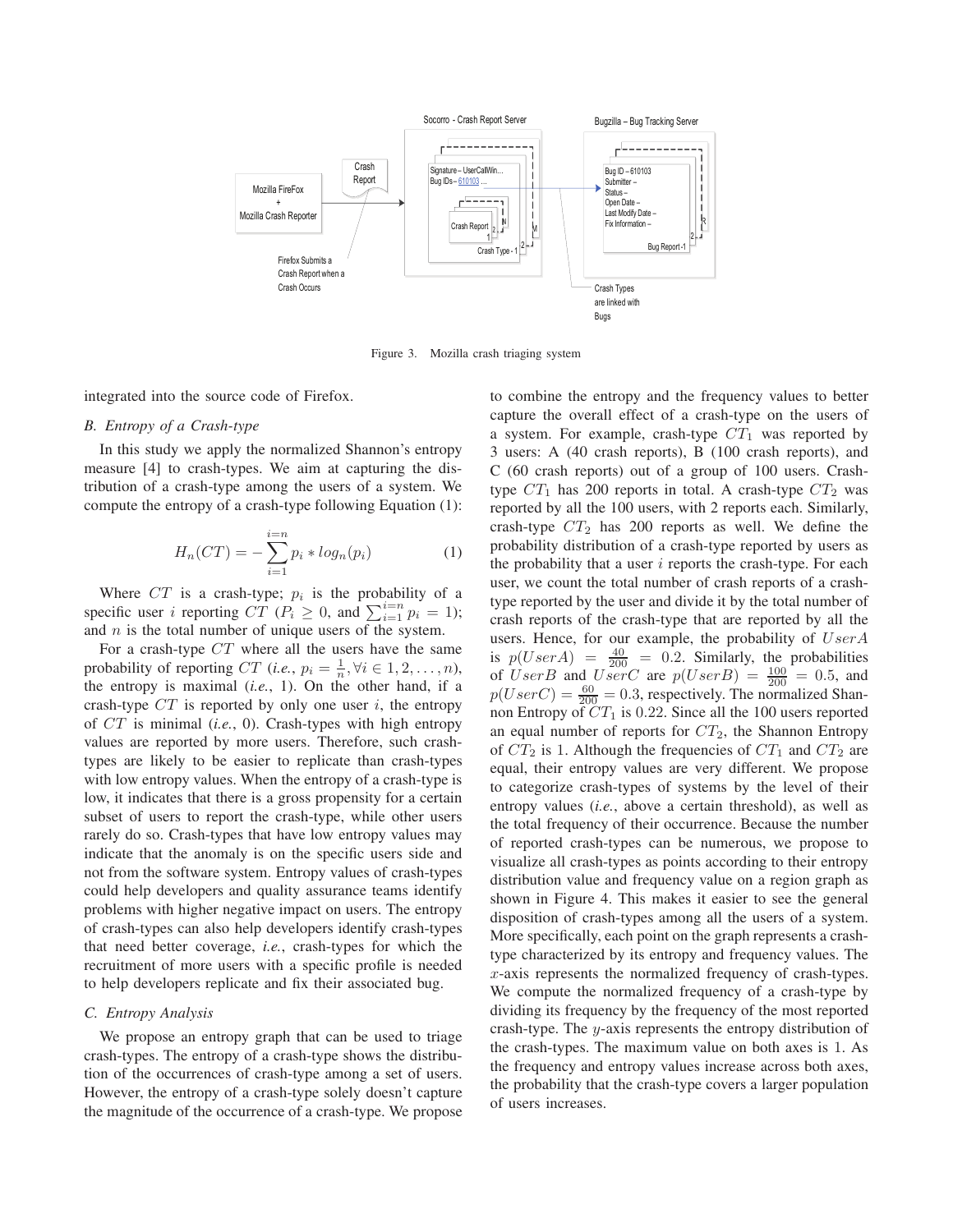| Region                    | Entropy         | Frequency | Priority | Description                                                                                                                                                                                                                                                                                          |
|---------------------------|-----------------|-----------|----------|------------------------------------------------------------------------------------------------------------------------------------------------------------------------------------------------------------------------------------------------------------------------------------------------------|
| <b>Highly Distributed</b> | High            | High      | High     | The crash-type is reported with high frequency and is well distributed among users,<br>indicating that more users can report it consistently. More information on failing<br>stack traces are available and developers will be able to easily replicate by selecting<br>users from the testing base. |
| Skewed                    | L <sub>ow</sub> | High      | Medium   | The crash-type is reported frequently, however the distribution is skewed towards<br>certain users. The diversity of the reported stack traces is low. Developers may have<br>to rely on certain beta users to replicate the crash.                                                                  |
| Moderately Distributed    | High            | Low.      | Low      | The crash-type is only reported by a selected number of users but they report it<br>evenly. This indicates a specific user cluster that developer has to recruit from in<br>order to replicate the crash.                                                                                            |
| Isolated                  | L <sub>ow</sub> | Low       | Very Low | This configuration is the least desirable from developers point of view. The crash-type<br>is obscure and hard to replicate on any system. Very few information are provided<br>on failing stack traces. Developers will have the hardest time resolving this crash.                                 |

Table I SUMMARY OF ENTROPY REGIONS





Figure 4. Entropy distribution graph regions

## *D. Crash-type Triaging*

Having all the points on the graph can tell if a system is prone to isolated users reporting infrequent crash-types or whether it contains crash-types reported by the majority of users. We propose to divide the entropy graph into regions with different priorities as illustrated by Figure 4. Table I summarizes the possible regions that a crash-type can land and their different characteristics. The boundaries of the illustrated regions varies based on the context and maturity of systems. Developers and quality managers can make use of historical data from the field testing of previous versions of their systems to compute optimal boundaries. In this work, we use the median of frequencies and entropy values to identify the boundaries illustrated in Figure 4.

The triaging of crash-types is a process that typically depends on factors, such as the severity of crash-types, the frequency of crash-types and the effort required to fix the crash-type. Crash-types are sometimes purposely left unfixed for some of the following reasons: the crash-type occurs rarely and affects only few users and the effort required to fix the crash-type is large and expensive. Often, some crashtypes are left unfixed because of the risk in attempting to fix them. Sliwerski *et al.* [5] observed that code changes that fix bugs in systems are up to two times more likely to introduce new bugs than other kinds of changes. An effective triaging of crash-types should allow developers to focus their time and effort on crashes that they are actually able to fix.

Taking into account the aforementioned triaging criteria, we make the following recommendations for the triage of crash-types using an entropy graph:

- *•* **Highly Distributed Region:** crash-types with high frequency and entropy values (*i.e.*, values above the median threshold) should be given a "high" priority.
- **Skewed Region:** a crash-type with a high frequency value but a low entropy, should be given a "medium" priority since it means that the crash-type only seriously affects a small proportion of users and is more likely to be specific to the user's systems.
- *•* **Moderately Distributed Region:** conversely, a crashtype with a high entropy value but low frequency means that it is well distributed among the users that report it, but does not occur very often to the majority of users and therefore should be given a "low" priority.
- **Isolated Region:** crash-types with low frequency and low entropy values should be given a "very low" priority since they are very rare and affect only a small number of users.

If additional information on the user perception of a crashtype is available, the priority of crash-types with low entropy values that are considered "critical", "major", or "blocker" should be raised to "high". Developers should start fixing them as early as possible since they are likely to be hard to fix. This is due to the limited information provided by their failing threads and the difficulty of their replication.

Entropy graphs could also be used to assess the reliability of a population of testers. For example if a system has most of its crash-types in the skew region, the population of testers in general can be considered fairly reliable, since not every tester reports the same issues. If the majority of crash-types is in the Isolated region, the testing population as a whole would be fairly useless. There is a very limited number of bugs reported by testers and it may not be critical to investigate it.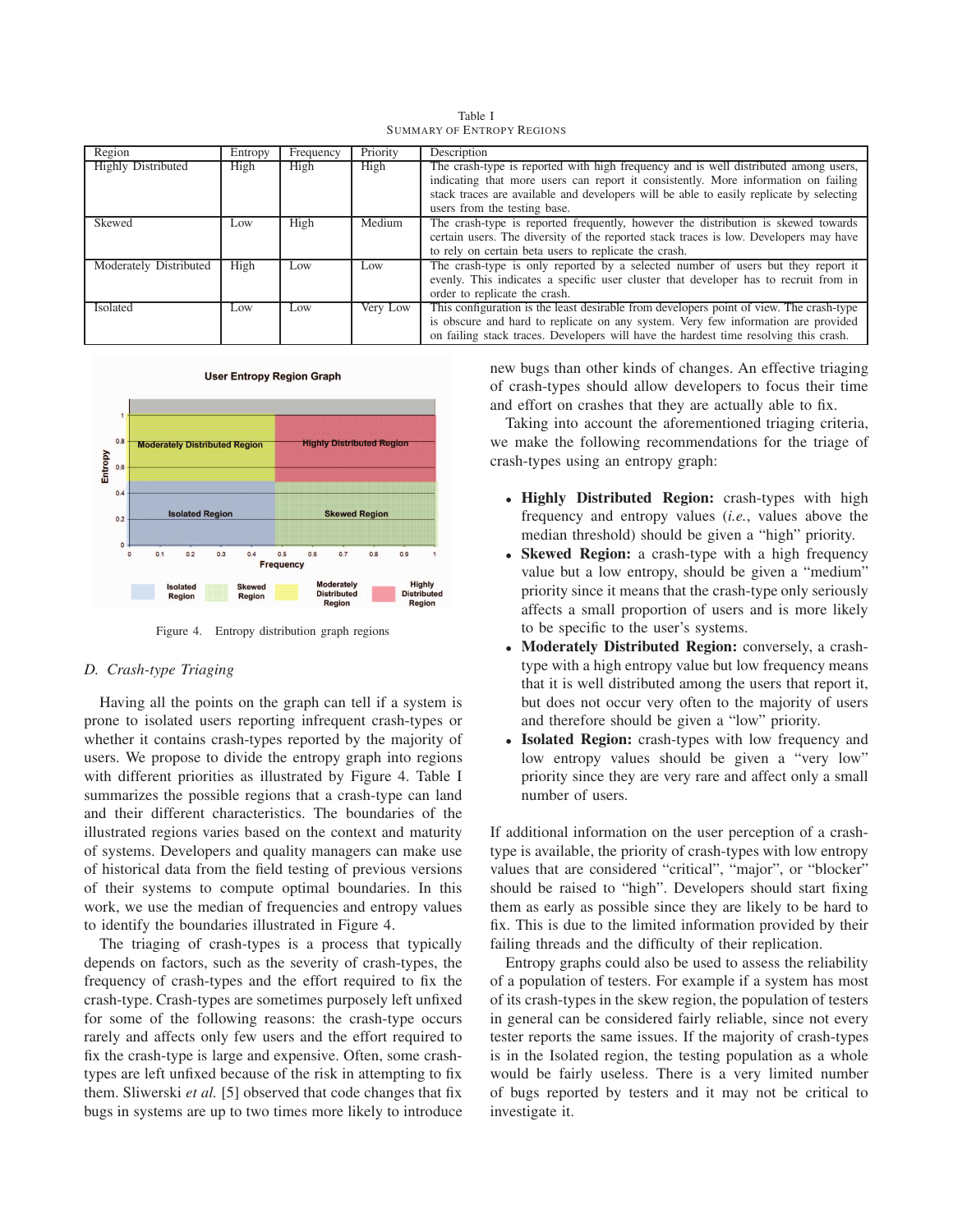## III. CASE STUDY

The *goal* of this case study is to assess the usefulness of entropy region graph in triaging crash-types. The *motivation* is the improvement and the automation of existing approaches for prioritizing crash-types. Developers and quality assurance teams could make use of entropy region graphs to automate the prioritization of their systems crash-types and reduce triaging time and effort. Quality managers could also use entropy region graphs to better plan testing activities of their systems and allocate support resources to reduce servicing costs.

Table II DESCRIPTIVE STATISTICS OF OUR DATA SET

| version            | release date    | number      | median | average   |
|--------------------|-----------------|-------------|--------|-----------|
|                    |                 | of<br>crash | uptime | crash/day |
|                    |                 | reports     | (sec)  |           |
| $\overline{4.0}b1$ | $6$ -Jul- $10$  | 608,912     | 388    | 28,996    |
| 4.0 <sub>b2</sub>  | $27$ -Jul-10    | 350,387     | 321    | 23.359    |
| $\overline{4.0}b3$ | $11-Aug-10$     | 348.531     | 373    | 26,810    |
| 4.0 <sub>b4</sub>  | $24-Aug-10$     | 530,624     | 427    | 37,902    |
| 4.0 <sub>b5</sub>  | $7-Sep-10$      | 455,091     | 52     | 65,013    |
| 4.0 <sub>b6</sub>  | $14-Sep-10$     | 1.698.763   | 535    | 29,803    |
| 4.0 <sub>b7</sub>  | $10-Nov-10$     | 1,848,378   | 686    | 44,009    |
| 4.0 <sub>b</sub> 8 | $22$ -Dec-10    | 871,047     | 644    | 37,872    |
| 4.0 <sub>b</sub> 9 | $14$ -Jan- $11$ | 608.949     | 572    | 55.359    |
| 4.0 <sub>b10</sub> | $25$ -Jan-11    | 329.195     | 776    | 47,028    |

The *context* of this study consists of data derived from the field testing of ten beta releases of Firefox, ranging from Firefox-4.0b1 to Firefox-4.0b10. Firefox is a free and open source web browser from the Mozilla Application Suite, managed by Mozilla Corporation. Since March 2011, Firefox has become the second most widely used browser in the world, with approximately 30% of usage share of web browsers [6]. Firefox runs on various operating systems including Microsoft Windows, GNU/Linux, Mac OS X, FreeBSD, and many other platforms. For each beta release, we downloaded all the reported crash-types and their associated bug-reports from the Socorro server and Bugzilla. Table II reports the descriptive statistics of our data set. The uptime in Table II is the duration in seconds for which Firefox was running before it crashed.

In the following subsections, we describe the data collection for our study. We present our research questions, and describe our analysis method. Then we present and discuss the results of our study.

## *A. Data Collection*

When Firefox crashes on a user's machine, the Mozilla Crash Reporter collects information about the event and sends a detailed crash report to the Socorro server [1].

A crash report includes the stack trace of the failing thread and other information about a user environment, such as operating system, Firefox version, install time, and a list of plug-ins installed. The Socorro server groups crash reports based on the top method signature of a stack trace to create a crash-type. Developers file bugs in Bugzilla and link them to the corresponding crash-types in Socorro server. A bug report contains detailed information about a bug, such as the bug open date, the last modification date, the bug severity, and the bug status. We mine the Socorro server to identify users reporting crash-types. We also mine Bugzilla repository to identify bug fix information. For each crashtype and its associated bugs, we compute several metrics to assess the effort needed to fix the crash-type. In the following, we discuss the details of each of these steps.

**Identification of Users**. Crash reports in the Socorro server do not contain personal information to identify unique users reporting the crashes due to privacy concerns. To identify users reporting crashes, we have to use heuristics. We parse the downloaded crash reports and extract the following available information on the crash events:

- *•* the install age (in seconds) since the installation or the last update of the user's system;
- the date at which the crash was processed on the server;
- *•* the client crash date, *i.e.*, the time on the user's system when the crash occurred (this value can shift around with clock resets);
- the uptime (in seconds) since the user's system was launched;
- *•* the last crash of the user.

Other user's environment information provided in crash reports includes: product, version, build, development branch, operating system name, operating system version, architecture  $(e.g., x86) + CPU$  family model and stepping, user comments, addons checked, flash version, and app notes (*i.e.*, graphics card vendor id and device id).

For each crash report, we subtract the "install age" from the crash time to identify the point in time when the user reporting the crash have installed Firefox. We combine the user installation time with the information available on the user's environment and the last crash times from the crash reports, to build a vector of unique profiles; each profile representing a user.

Identifying unique users reporting crash-types is important to compute the entropy of a crash-type. We associate each unique profile with the list of crash-types for which crash reports contain information corresponding to the profile.

**Metrics Extraction**. For all the bugs filed for all the crashtypes from our 10 beta releases of Firefox 4 on the Socorro server, we retrieve bug reports from Bugzilla. Overall, 1*,* 329 crash-types in our data set are linked to at least one bug. The total number of bugs is 1*,* 733; where 519 bugs are fixed, 253 bugs are fixed duplicated bugs, and 961 bugs are left unfixed. We parse each of the bug reports to extract information about the bug open and modified dates. We compute the duration of the fixing period for each bug fixed (*i.e.*, the difference between the bug open time and the last modification time). We compute the number of comments for each bug. The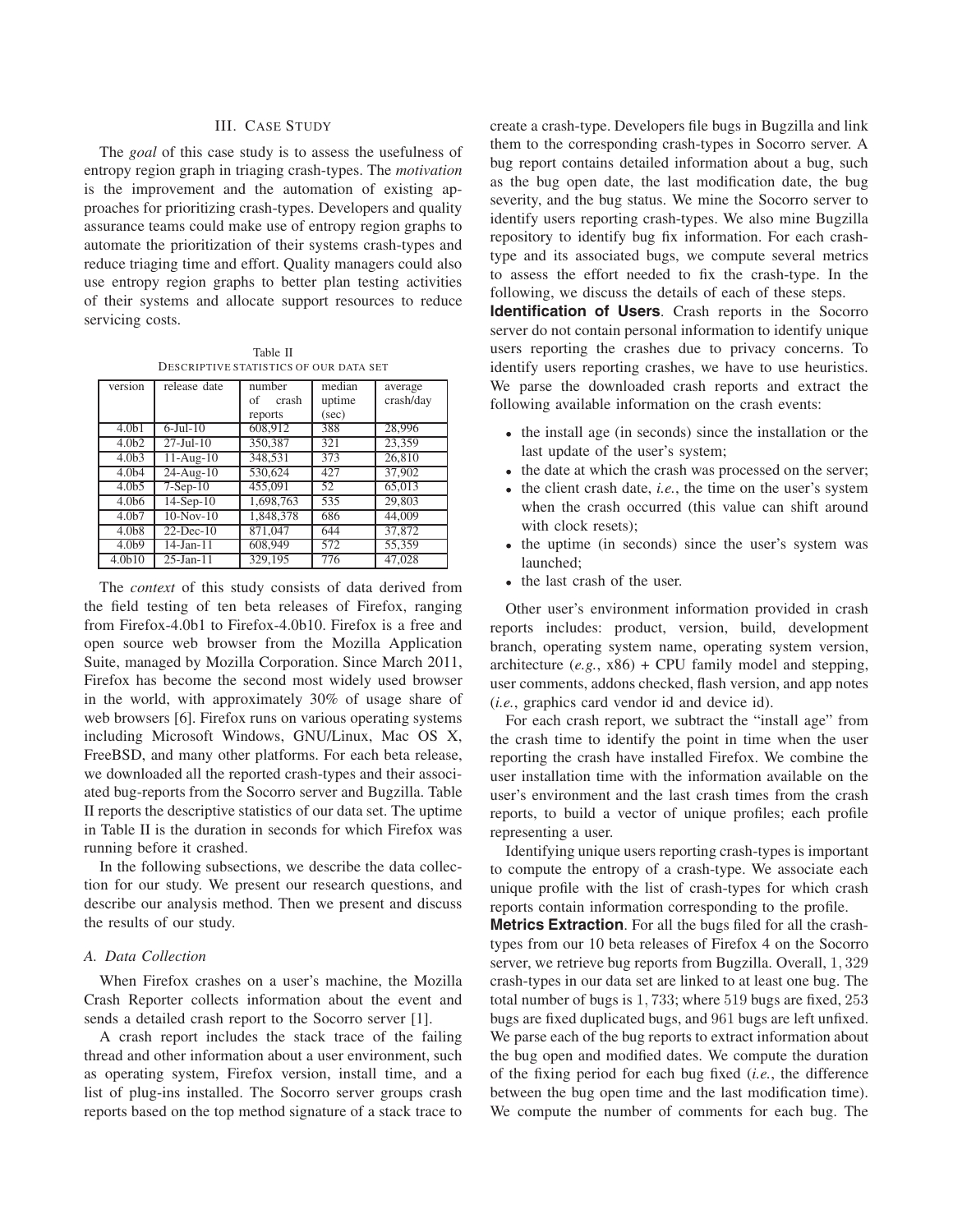number of comments in a bug report reflects the level of discussions between developers about the bug. It has been used in previous studies [2] to measure developers effort to fix a bug. We extract additional information on severity, priority, and status of bugs that are provided by Mozilla quality teams and are available in bug reports. We use the extracted priorities to compare our proposed triaging technique to the existing prioritization approach of Mozilla quality teams. For each crash-type with associated bugs with status "FIXED" and "CLOSED", we compute the duration of the fixing period of the crash-type by differentiating the earliest bug open time of its associated bugs and the latest modification time of the associated bugs. We sum the number of comments of associated bugs to compute the effort needed to fix the crash-type. We also count the number of bugs linked to the crash-type to assess the complexity of the crash-type.

#### *B. Research Questions*

To assess the benefits of entropy region graphs for crashtypes triaging, we aim at answering the following research questions:

- 1) **RQ1:** *Can an analysis of the distribution of crashtypes entropy help classify crash-types by the level of difficulty?*
- 2) **RQ2:** *Do crash-types belonging to different regions of an entropy graph possess different characteristics?*
- 3) **RQ3:** *Do entropy graphs help improve the triaging of crash-types?*

# *C. Analysis Method*

**RQ1**. We study whether an analysis of the distribution of crash-types entropy values could help classify the crashtypes. This question is preliminary and aimed at providing quantitative evidence to support the intuition behind our study that the entropy of crash-types affects the difficulty to fix the crash-types. To assess the difficulty to fix a crashtype, we use the number of bugs associated to the crash-type, the duration of the fixing period of the crash-type as well as the number of comments exchanged by developers about the crash-type. These metrics have been used in previous studies on bug fixing [2].

We answer this research question in three steps: first, we investigate if crash-types with more bugs mapped to them have significantly different entropy values compared to crash-types that are associated with a single bug. We test the following null hypothesis:

 $H_{01}^1$  : *the distribution of entropy values is the same for crash-types associated with many bugs and crash-types associated with single bug*.

Second, we compare the duration of the fixing period of crash-types with high entropy values to the duration of the fixing period of crash-types that have low entropy values. We test the following null hypothesis:

 $H_{01}^2$  : *the distribution of the duration of a crash-type fixing period is the same for crash-types with high entropy values and crash-types that have low entropy values*.

We use the median to decide on high and low entropy values. Third we compare the number of comments exchanged by developers about crash-types with high entropy values to the number of comments of crash-types that have low entropy values. We test the following null hypothesis:

 $H_{01}^3$  : *the distribution of the number of comments exchanged about a crash-type is the same for crash-types with high entropy values and crash-types that have low entropy values*.

We use the Wilcoxon rank sum test [7] to accept or reject  $H_{01}^1$ ,  $H_{01}^2$ , and  $H_{01}^3$ . The Wilcoxon rank sum test is a non-parametric statistical test used for assessing whether two independent distributions have equally large values. For example, we compute the Wilcoxon rank sum test to compare the distribution of the duration of the fixing period for crash-types with high entropy values and crash-types with lower entropy values.

**RQ2**. We want to understand to what extent the different regions of an entropy graph are able to discriminate crashtypes of different characteristics. Similar to **RQ1**, we use the duration of the fixing period of a crash-type and the number of comments exchanged by developers about the crashtype to characterize the crash-type. We use the Kruskal-Wallis rank sum test to investigate if the distributions of durations of crash-types fixing period and the number of comments exchanged about crash-types are the same across the regions of the entropy graph. The Kruskal-Wallis rank sum test is a non-parametric method for testing the equality of the population medians among different groups. It is an extension of the Wilcoxon rank sum test to 3 or more groups. We therefore test the two following null hypothesis:

 $H_{02}^1$  : *the distribution of the duration of a crash-type fixing period is the same for all crash-types across the regions of the entropy graph*.

 $H_{02}^2$  : *the distribution of the number of comments exchanged about a crash-type is the same for all crash-types across the regions of the entropy graph*.

**RQ3**. The third research question evaluates the entropy based crash-type triaging approach presented in Section II-D. We extract severity and priority information from bug reports associated to crash-types from our data set. A preliminary analysis of bug reports revealed that the priority field is rarely used by the Mozilla quality team. Only 7% of bug reports contain a priority value. Therefore, in cases of absence of values in the priority field, we rely solely on severity values to recover the priority of crash-types. We use the following rule to estimate the priority of crash-types based on the severity levels of their associated bugs:

*•* We consider a crash-type to be of high priority if at least one of its associated bugs has a severity level either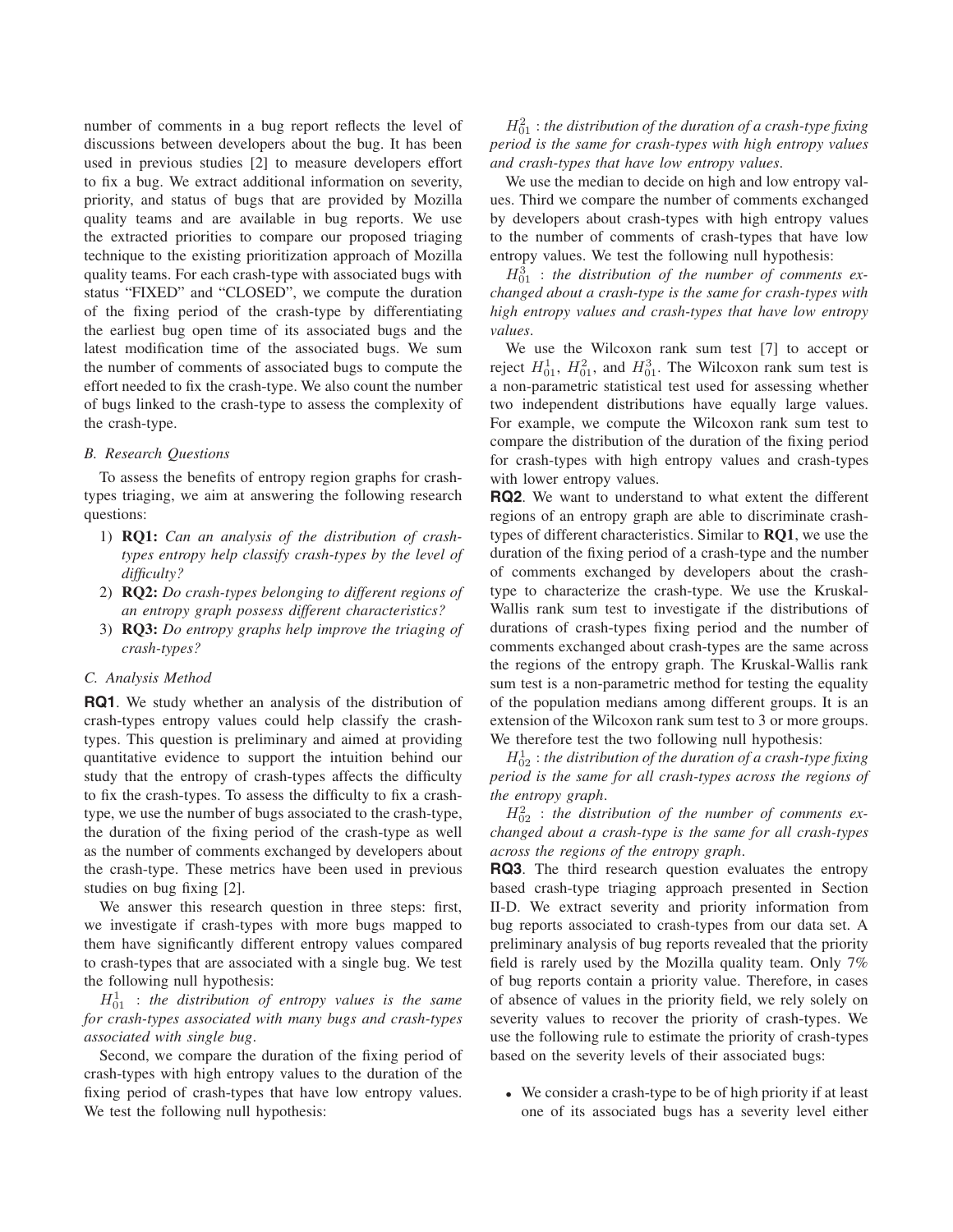"critical", "major", or "blocker".

- *•* When the highest severity level of the associated bugs is "normal", we consider the priority of the crash-type to be "medium".
- When the highest severity level of the associated bugs is "trivial", we consider the priority of the crash-type to be "very low".
- *•* Otherwise the priority of the crash-type is considered "low".

We compute the similarity between the priority levels assigned by our entropy based crash-type triaging approach and the priority levels of crash-types obtained from bug reports following Equation (2).

$$
Similarity(C) = \frac{N_T}{N}
$$
 (2)

*Where, C is a set of crash-types;*  $N_T$  *is the number of crash-types in C for which the priority level assigned by the entropy based triaging approach is the same as the priority extracted from bug reports; and N is the total number of crash-types in C.*

We use the status of bugs associated to crash-types (examples of status include FIXED, INVALID or WORKS-FORME) and the durations of crash-types fixing period to further assess the benefits of our proposed triaging approach.

#### *D. Study Results*

This section reports and discusses the results of our study. **RQ1: Can an analysis of the distribution of crashtypes entropy help classify crash-types by the level of difficulty?** In this research question we are interested in assessing the relevance of entropy analysis of crashtypes to identify the difficulty levels of crash-types. To test our first null hypothesis, we organize crash-types in two groups: the group of crash-types associated to single bug and the group of crash-types associated to multiple bugs. We compute the entropy value of each crash-type from the two groups following Equation (1). Results show that on average, the entropy value of a crash-type associated with multiple bugs is twice the entropy value of a crash-type with a single bug. We perform a Wilcoxon rank sum to verify the statistically significance of this difference and obtain a *p*value  $<$  2.039 $e$  – 08. Therefore, we reject  $H_{01}^1$ . Crash-types linked to multiple bugs affect more users than crash-types linked to a single bug.

To test our second and third null hypothesis, we group fixed crash-types by the level of their entropy values. We use the median of entropy values as our threshold to build two groups: a group of crash-types with high entropy values and a group of crash-types with low entropy values. The entropy value of a crash-type is considered high if it is greater than the median of the entropy values of all the crash-types. Otherwise, it is considered low.

For each crash-type from the two groups, we compute the duration of the fixing period of the crash-type. We observe that in average, crash-types with high entropy values take longer to get fixed compared to crash-types with low entropy values. We perform a Wilcoxon rank sum and obtain a *p*value of 0.006. Therefore, we reject  $H_{01}^2$ . We compute the number of comments exchanged about each crash-type from our two groups. In average, 55.5 comments where exchanged for crash-types with high entropy values compared to 17.65 comments for crash-types with low entropy values. We perform a Wilcoxon rank sum and obtain a *p*-value of 0*.*001. Hence, we reject  $H_{01}^3$ . Crash-types with high entropy values take longer to get fixed and more comments are exchanged during their fixing period.

Although one could have expected crash-types with low entropy values to take a longer time to get fixed and spark more discussion, because of the potential difficulty of their replication, our result shows the opposite. We explain this finding by the fact that many crash-types with low entropy values are left unfixed. In fact, 20% of crash-types with low entropy values in our data set never got fixed and in our analysis we have only considered crash-types whose underlying bugs are eventually fixed.

We conclude that an entropy analysis can help developers and quality managers identify crash-types that will be particularly difficult to fix, because they would likely be related to many bugs. A situation that will likely result in longer fixing periods and more contributions efforts from developers. Therefore, we answer positively our research question.

**RQ2: Do crash-types belonging to different regions of an entropy graph possess different characteristics?** To answer this research question, we compute for each fixed crash-type from our data set, the duration of its fixing period and the number of comments exchanged by developers about the crash-type. We also compute the entropy and frequency values of the crash-type and map the crash-type into a region of the entropy graph. We organize the crash-types in four groups corresponding to the four regions of the entropy graph that are illustrated on Figure 4.

We observe that crash-types from the Skewed region take the longest time to get fixed. Their average fixing time is 21,169 hours. Followed by crash-types from the Moderately Distributed region with an average of 8,475 hours. The average fixing time of crash-types from the Highly Distributed region is 4,299 hours. Crash-types from the Isolated region take in average 3,562 hours to get fixed. We perform the Kruskal-Wallis rank sum test on the durations of crash-types fixing periods from the four regions and obtain a *p*-value of 0.005. Therefore, we reject  $H_{02}^1$ .

The number of comments exchanged by developers about the crash-types is significantly different across the groups formed by the regions of the entropy graph. We obtain a  $p$ -value  $\langle 2.2e - 16$  for the Kruskal-Wallis rank sum test.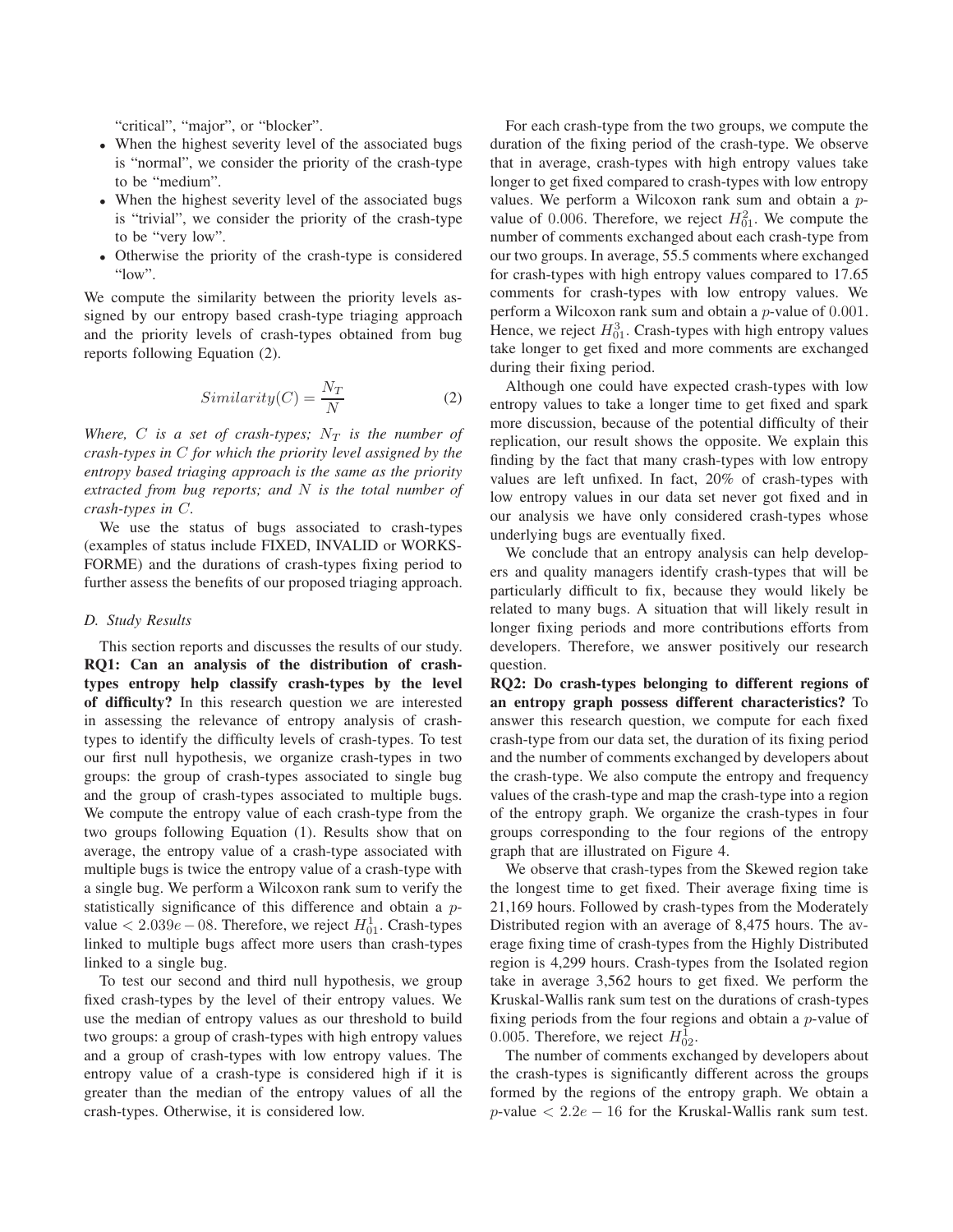We observe that the average comments rate for a crash-type in the Highly Distributed region is 22 comments and the average comments rate in the Moderately Distributed region is 20 comments. The average comment rate is the highest for crash-types from the Skewed region (67 comments) and the lowest for crash-types from the Isolated region (9 comments). Hence, we reject  $H_{02}^2$ .

Crash-types from the Skewed region appear to be harder to fix. The duration of their fixing period is in average five time the duration of the fixing period of a crash-type from the Highly Distributed region. The average comments rate in the Skewed region is three times the average comments rate in the Highly Distributed region. This result is expected. Because of the low entropy of crash-types from the Skew region, developers are likely to have difficulties finding enough information to replicate and fix the crash. This result complements our findings from (**RQ1**) that crash-types with low entropy values require less effort to get fixed. In fact, we observe now that when a crash-type with a low entropy value has a high frequency, the effort required to fix the crashtype becomes very high. A finding that also confirms our intuition from Section II-C that a combination of entropy and frequency values provides a better assessment of the overall impact of a crash-type than either frequency or entropy solely.

When both frequency and entropy values of a crash-type are low (*i.e.*, the crash-type belongs to the Isolated region), we observe that it takes less time for developers to fix the crash-type. We explain this result by the fact that crash-types from the Isolated region are likely to be more simpler, since they occur infrequently and are encountered by few users. In some cases, as discussed in Section II-B these crash-types may be the results of some anomalies on users' side and not from the system. Moreover we observed in our data set that 19.2% of crash-types from the Isolated region are purposely left unfixed.

We conclude from above results that crash-types from the four regions of our entropy graph possess very different characteristics and require different levels of effort from developers. This answers our second research question in the positive.

**RQ3: Do entropy graphs help improve the triaging of crash-types?** To assess the benefits of using entropy graphs for crash-types triaging, we compute the similarity between the priority levels assigned by our entropy based crashtype triaging approach and the priority levels of crash-types obtained from bug reports following Equation (2). Table III summarizes the obtained results. Except for crash-types from the Isolated region, the priorities assigned by the entropy based triaging approach are the same as the priority levels obtained from bug reports.

We investigated crash-types from the Isolated region and found that although they occurred infrequently and affected only a small number of users, the Mozilla quality team

Table III SIMILARITIES BETWEEN PRIORITY LEVELS ASSIGNED BY THE ENTROPY BASED CRASH-TYPE TRIAGING APPROACH, AND PRIORITY LEVELS FROM BUG REPORTS

| Region                    | Similarity |
|---------------------------|------------|
| <b>Highly Distributed</b> | 100%       |
| Skewed                    | 100%       |
| Moderately Distributed    | 100%       |
| <b>Isolated</b>           | 19%        |

assigned a "critical" severity level to 80% of bugs linked to crash-types from the Isolated region. Overall 89.3% of bugs in our data set were found with a "critical", "major", or "blocker" severity value. A very high number that hints at a potential inaccuracy in the manual triaging process of Mozilla quality teams. Moreover, we observed that 17% of crash-types from the Isolated region that are assigned a high priority by the Mozilla quality teams are left unfixed. The age of bugs linked to unfixed crash-types with high priority values ranges from 3 months to 7 years and 9 months, while the median age of a fixed bug in our data set is only 2.3 months. For the remaining 83% of crash-types with high priority values in the Isolated region, they required in average 4,620.74 hours from Mozilla developers, with a median fixing duration of 1,680.5 hours. A slower fixing process if compared to the time spent by the same developers to fix "low" priority crash-types (which is 2,353.73 hours in average, with a median of 1,104 hours). From these observations, we conclude that although Mozilla quality teams sometimes assign high priorities to crash-types from the Isolated region, they do not fix these crash-types in the same timely manner associated with other high priority crashtypes in different regions. These results suggest that the crash-type triaging process currently used by Mozilla quality teams should be improved to better reflect the concrete levels of attention paid by developers when fixing crashes.

We answer positively our research question and conclude that entropy graphs provide a better triaging of crashtypes than current Mozilla triage teams. We suggest that developers and quality assurance teams can use our proposed automatic entropy based triaging approach to speed up and improve their crash-types triaging.

## IV. THREATS TO VALIDITY

We now discuss the threats to validity of our study following the guidelines for case study research [8].

*Construct validity threats* concern the relation between theory and observation. In this work, the construct validity threats are mainly due to measurement errors. We extract crash and bugs information by parsing their corresponding html (crash reports) and xml (bug reports) files. We use a heuristic based on "install age", "last crash times", configuration and architecture of crashing systems to identify the unique users of our studied versions of Mozilla Firefox. Since our study critically relies on the identification of users reporting the crash-types. Prior to this study, we have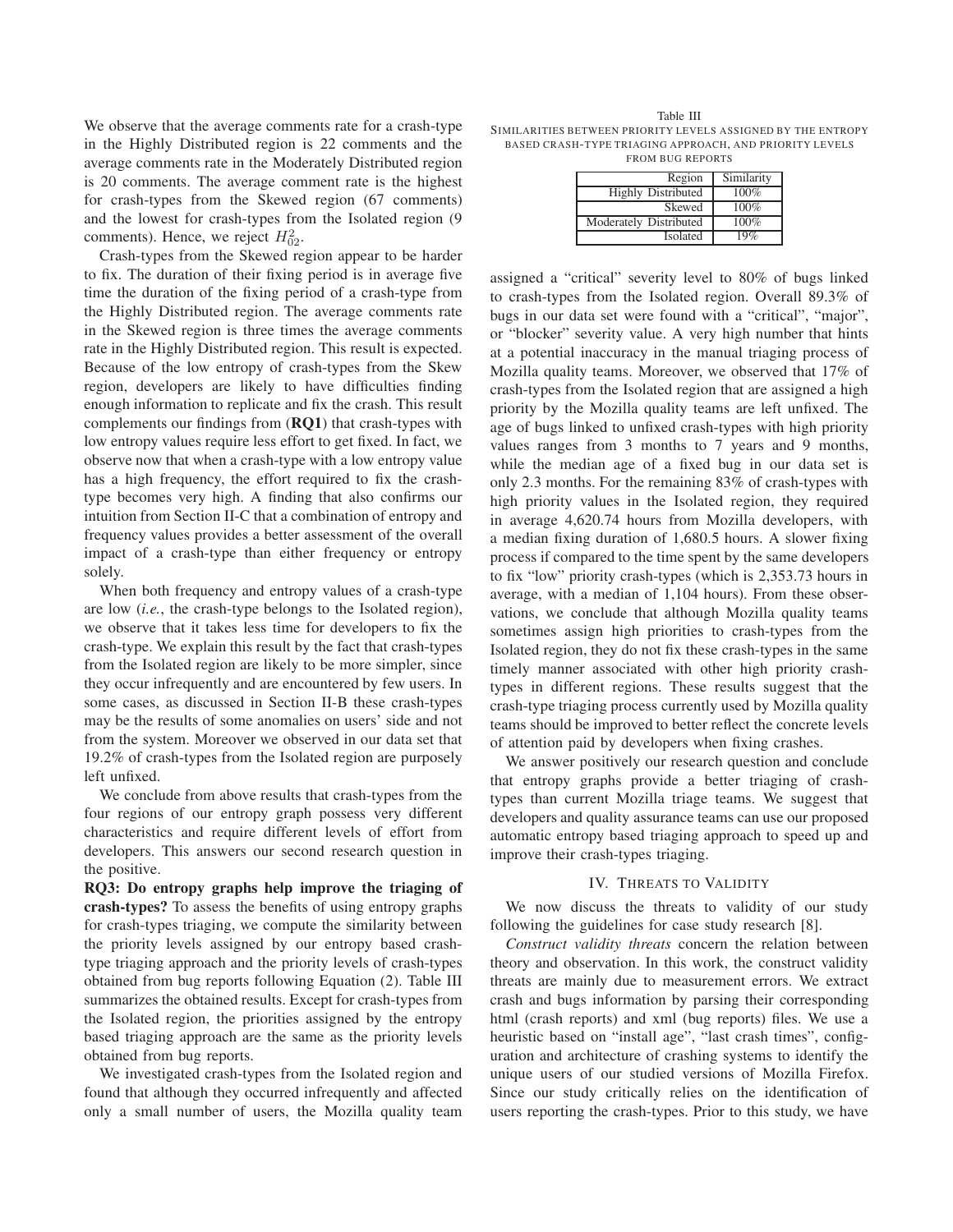exchanged with members of the quality assurance team at the Mozilla Fondation to confirm our user identification heuristic. We also randomly sampled 10 of our identified users profiles and manually verified the consistency of information in the crash reports of their reported crash-types. In two cases, we had to merge the profiles because of high similarities in their respective crash reports. We found the 8 other profiles to be consistent and unique. More validations of our identified users set are needed to strengthen the findings of this study. Another construct validity threat concerns missing priority information in bug reports, we use a heuristic based on severity levels to estimate priorities. A severity level indicates the seriousness of a bug. Developers refer to severity levels when fixing bugs.

*Threats to internal validity* do not affect this study since we do not claim causation [8]. We simply report our observations and try to provide explanations to these observations.

*Conclusion validity threats* concern the relation between the treatment and the outcome. We paid attention not to violate assumptions of the performed statistical tests. We used non-parametric tests that do not require making assumptions about the distribution of data sets.

*Reliability validity threats* concern the possibility of replicating this study. We attempt to provide all the necessary details to replicate our study. Both the Socorro crash server and Bugzilla are made publicly available. Interested researchers could obtain the same data for the same releases of Firefox.

*Threats to external validity* concern the possibility to generalize our results. Although this study is limited to 10 releases of Firefox, we obtain results consistent with previous findings [2] that current triaging process fail to ensure that developers' time is spent on more critical bugs that will actually get fixed. Nevertheless, further studies with different systems and different crash triaging systems are desirable to make our findings more generic.

#### V. RELATED WORK

In this section, we introduce related literature on triage in software testing and discuss entropy analysis in software engineering studies.

## *A. Triage in Software Testing*

Several researchers have developed techniques and tools to help developers and quality assurance teams improve their triaging activities. Jeong *et al.* [9] have investigated the reassignment of bug reports and propose the use of tossing graphs to support bug triaging activities. Anvik *et al.* [3] propose a semi-automated approach to assign developers to bug reports. This approach is based on a machine learning algorithm that learns the kinds of reports resolves by each developers in the past and suggests a small number of best candidate developers for each new bug. Canfora and Cerulo [10] propose a semi-automatic method that suggests the set of best candidate developers suitable to resolve new change requests. The method retrieves the candidate developers using the textual description of the change requests. Menzies and Marcus [11] propose SEVERIS, an automated method to assist triage teams in assigning severity levels to bug reports. A machine learning algorithm is used to learn the severity levels from existing sets of bugs reports. Weiss *et al.* [12] introduce an approach to help triage teams automatically predict the durations of bug fixing period. This enables them to perform early effort estimations and to better assign the issues. Different from aforementioned approaches, which have focused on bug triage, our study analyzes crash triage and proposes a new triaging approach for crash-types. Since crash-types are linked to bugs, triage teams could combine the results of our entropy based crash-types triaging approach with previous bug triaging techniques to assign developers to crash-types, or to make a decision on when to fix a crash-type (*e.g.*, a crash-type that would take too long to get fixed may be purposely left unfixed until a future release).

# *B. Entropy Analysis in Software Engineering Studies*

Entropy measures are extensively used in software engineering studies. Hassan *et al.* [13] in their investigation of the complexity of software development processes use the Shannon entropy to measure the complexity of systems and conclude that systems with higher entropy rates are more complex and decay overtime. Similarly, Zaman *et al.* [14] in their comparative study of security and performance bugs apply the same normalized Shannon entropy on bug fixing patches to assess the complexity of bug fixes. Bianchi *et al.* [15] propose the use of entropy metrics to monitor the degradation of software systems. They develop a tool based on software representation models to automatically compute entropy metrics before and after every maintenance intervention. Hafiz *et al.* [16] treat a software system as an information source and used Shannon, Hartley and Renyi entropy measures to extract different types of information from the system. They remarked that files that are more functional and descriptive provide a larger amount of entropy. Kim *et al.* [17] propose new software complexity metrics (*i.e.*, class complexity and inter-object complexity) for object oriented software systems based on the traditional Shannon entropy. Chapin *et al.* [18] analyze entropy metrics of software systems and conclude that by observing any abrupt change in the entropy of a software system, one can gather a good insight on how the maintenance of the software system should be performed.

Another interesting take on entropy analysis is the work by Unger *et al.* [19] which use the Shannon entropy measure to quantify information content in databases and propose a measure of the general vulnerability of databases based on entropy values. Similar to our study, they analyzed large software repositories and propose a technique based on entropy analysis.